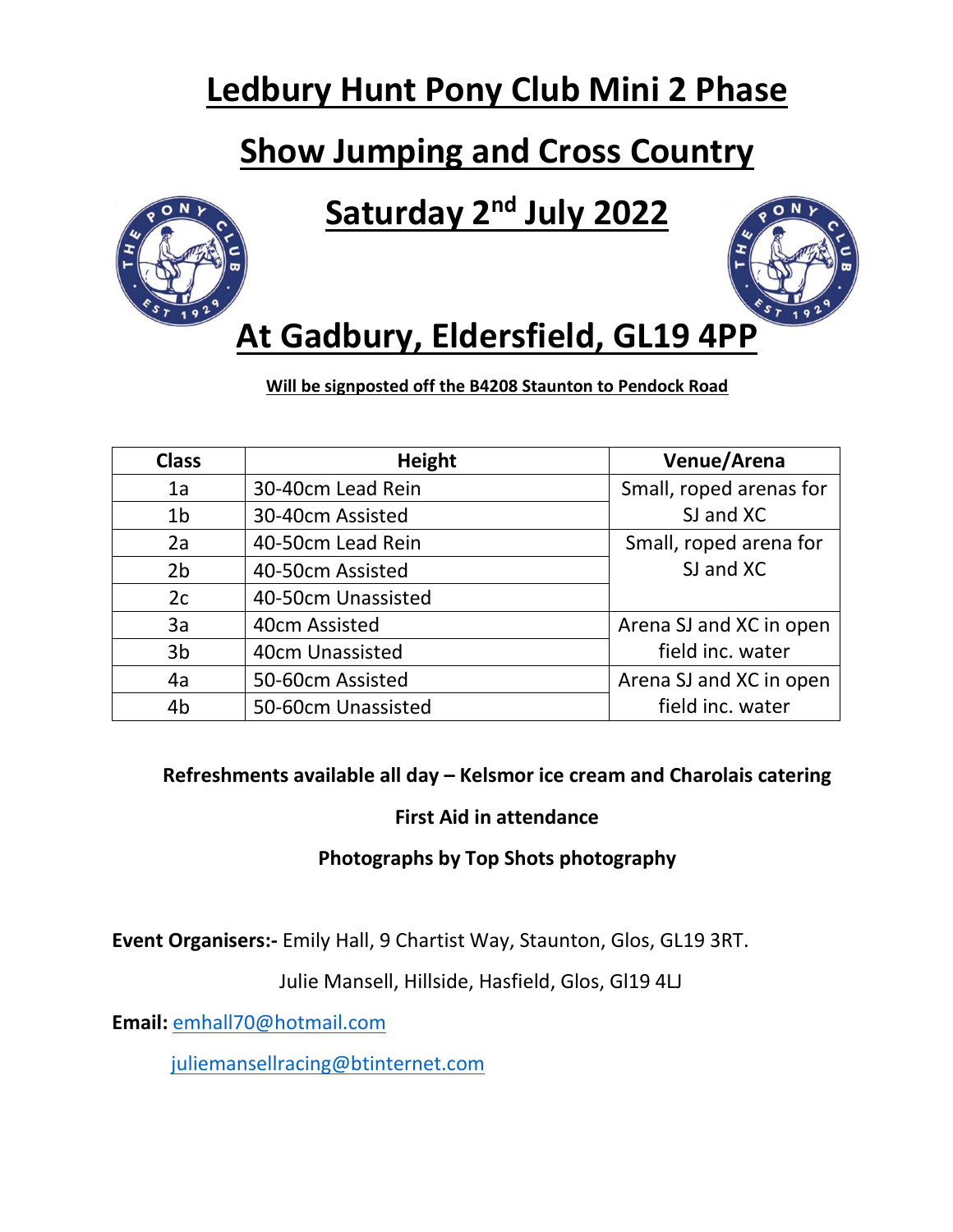- Entry fee £25 per class which includes the first aid fee.
- Entries to be made to event organisers using the attached entry form via post with entry fee as cash/cheque. Or enter via email (as above) and request BACS details for payment.
- All entries will be taken on a first come first served basis and will close when full or on 25<sup>th</sup> June.
- If you wish to edit the horse or rider details before entries close, please email the event organisers.
- Please print your number to wear in your number bib.
- Times will be available from 6pm on Wednesday  $29<sup>th</sup>$  June on the pony club website https://www.ledburyponyclub.org.uk/ and via the Facebook page.
- Courses can be walked from 4-8pm on Friday  $1^{st}$  July and 8am on Saturday  $2^{nd}$  July.
- Prize giving will take place as soon as possible after each class. Rosettes will be awarded for  $1^{st}$ -8<sup>th</sup> place.
- Please bring horse/pony passports. Random checking may occur.
- All dogs must be kept on leads at all times. Please clear up after your dog.

#### **SPECIAL NOTES**

**Lead Rein** – Riders will not be penalised for being lead on a lead rein in this section. Leaders to run alongside.

**Assisted** – Assistance may be given to riders verbally and running near to the child, however you will be penalised if you touch the child or pony and/or if you jump the fences with the pony.

**Non-Assisted** – No outside assistance may be given.

#### **Judging**

The aim of this competition is to encourage all horse and rider combinations to have a positive experience of riding show jumping and cross-country courses. Classes are designed to encourage young/nervous/first time competitors. Penalties will be awarded as usual in both phases, but extra marks will be given for jumping style and technique at each jump. The horse and rider combination with the least jumping penalties and the most style and technique marks will win the competition. This competition will not be timed, as we are encouraging correct riding technique.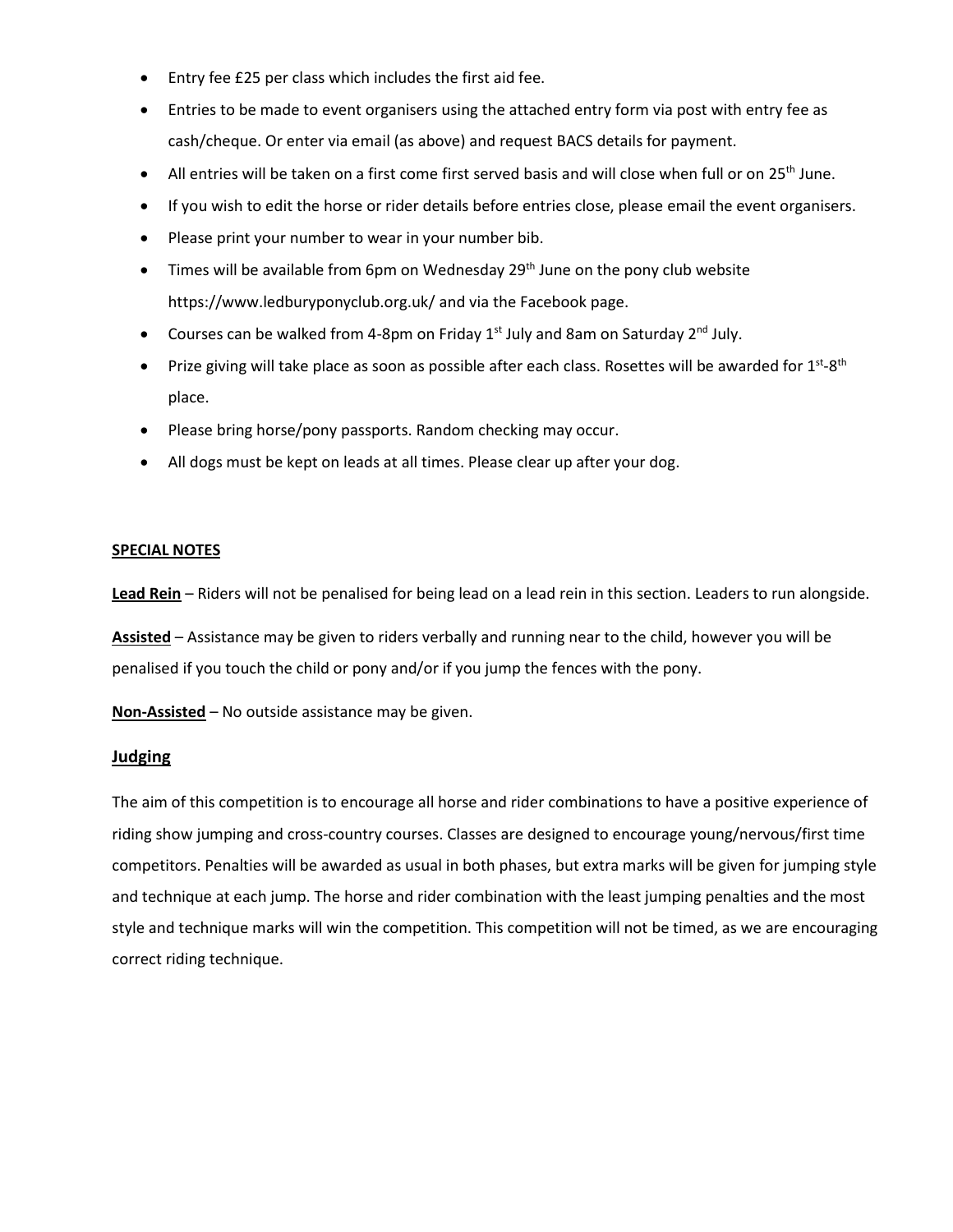#### **DISCLAIMERS**

1. Save for the death or personal injury caused by the negligence of the organisers or anyone for whom they are in law responsible, neither the organisers of this event or The Pony Club nor any agent, employee, or representative of these bodies, nor the landlord or his tenant, accepts any liability for any accident, loss, damage, injury or illness to horses, owners, riders, spectators, land, cars/ lorries/trailers, their contents and accessories or any other personal property whatsoever, whether caused by their negligence, breach of contract or in any way whatsoever. Entries are only accepted on this basis.

2. The organisers of this event have taken all reasonable precautions to ensure the health and safety of everyone present at this event. For these measures to be effective, everyone must take all reasonable precautions to avoid and prevent accidents. They must obey the instructions of the organisers and all officials and stewards.

3. All non-Pony Club competitors are not covered by The Pony Club insurance and must have their own third-party cover. The Ledbury Hunt branch of The Pony Club and the organisers of this event are not legally responsible for non-Members and their insurance will not cover them.

#### **RULES AND NOTICES**

1. Closing date for entries  $-$  Saturday 25<sup>th</sup> June. Withdrawal refunds given on receipt of a relevant doctor/vet certificate received by the event organisers within a week of the competition via email.

2. If the show is cancelled due to circumstances beyond our control, entry fees will be refunded.

3. Warm-up Arena – the number of competitors may be restricted; please obey the

steward's instructions as to when you can use the warm-up.

4. Children must not jump in the warm-up arena without an accompanying adult.

5. Each horse/pony may compete twice, **but with different riders.**

6. All horse/ponies must be at least 5 years old on day of competition.

7. Turnout for ALL riders and horses should be as in the Pony Club Rules for Show-jumping and cross country 2022. Please contact the event organisers BEFORE the show day for any queries re dress/turnout. Rules available on the main Pony Club website.

8. Hats to current PAS-015 standard should be worn at all times when mounted with up-to-date Pony Club tags.

9. Body Protectors must be worn for the cross-country phase.

10. Any abuse of horses/ponies, officials, other competitors, or members of the public will not be tolerated and those found doing so will be asked to leave the venue with no compensation and may be reported to the relevant authority.

11. Judges' decision is final. Any objection must be handed to the event organisers in writing with a £20 deposit (which will be forfeited if the objection is not upheld) within 15 minutes of the incident and BEFORE the prize-giving for that class.

12. INSURANCE; please ensure that you have adequate/appropriate insurance for rider, horse, property and third party.

13. PHOTOGRAPHS: by entering this competition you are agreeing to be photographed whilst competing; these photographs may be used for future publicity. If you do not wish to be photographed please tell the photographer on entering the arena, before you jump.

14. Participants attend at their own risk; neither the Committee nor Ledbury Hunt Pony Club will be liable for any loss, damage or accident to horses, riders, property, or other persons.

15. No horses/ponies should be left tied to the outside of trailers/lorries without

supervision. Please clear any muck/rubbish and do not leave on the lorry park.

16. Any COVID-19 Government Guidelines must be adhered to at all times.